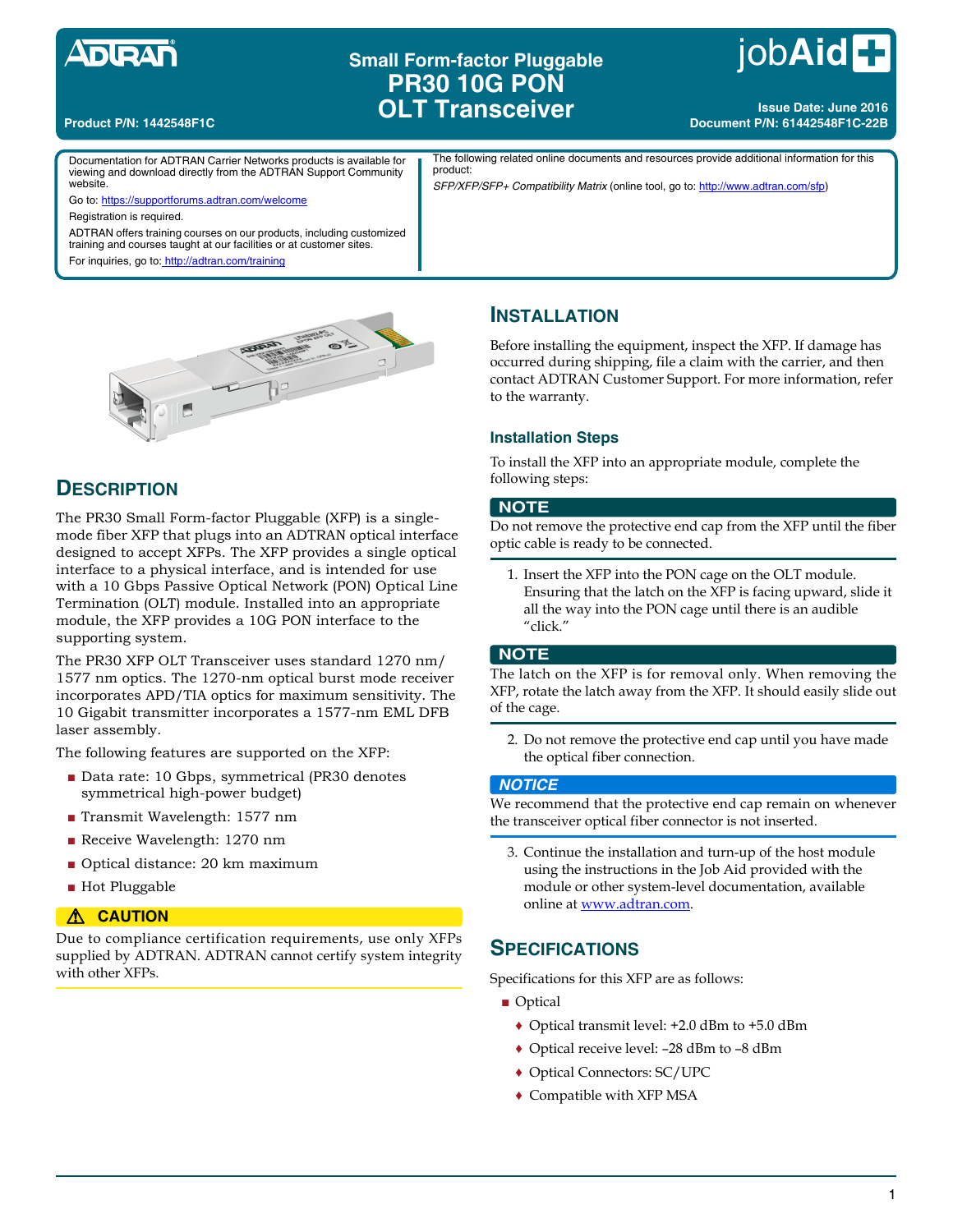# **NDA**

- Environmental
	- ♦ Operational Case Temperature Range: 0°C to +70°C
	- ♦ Storage Temperature Range: –40°C to +85°C
	- ♦ Relative Humidity: up to 95%, noncondensing

# **SAFETY AND REGULATORY COMPLIANCE**

# **ENGLISH**

#### **A** WARNING

Read all warnings and cautions before installing or servicing this equipment.

#### A **CAUTION**

This product is a Class 1 Laser module that complies with FDA 21 CFR 1040.10 and 1040.11 and IEC 60825-1. This product is NRTL Listed and CB Certified to all applicable American and European safety standards. For continued compliance with the above standards, install only ADTRAN-approved Class 1 Laser Modules in ADTRAN products. For a list of ADTRAN-approved SFPs and XFPs, see http:/www.adtran.com/SFP*.* ADTRAN cannot certify system integrity with other laser modules.

#### **A** CAUTION

- Electrostatic Discharge (ESD) can damage electronic modules. When handling modules, wear an antistatic discharge wrist strap to prevent damage to electronic components. Place modules in antistatic packing material when transporting or storing. When working on modules, always place them on an approved antistatic mat that is electrically grounded.
- This product and host system are designed and intended for installation as part of either a Common Bonding Network (CBN) or Isolated Bonding Network (IBN).
- This product does not have an internal DC connection between battery return and frame ground. This product can be installed in a DC-I (isolated) or DC-C (common) configuration.
- The chassis frame ground terminal must be connected to an earth ground to ensure that the exposed metal (i.e., front panels, SFP/XFP modules) on the product is properly grounded by way of the backplane connector.

#### **NOTE**

- The Gigabit Ethernet port(s) are optical and therefore are not classified as any type of port as defined in Appendix B of GR-1089-CORE.
- This product is designed to be deployed in GR-3108-CORE environmental Class 1.
- This product is NRTL Listed to the applicable UL Standards. The product is designed to meet the applicable requirements of Telcordia GR-63-CORE and GR-1089-CORE.
- This product has also been evaluated to international safety standards EN 60950-1, AS/NZS 60950.1, and IEC 60950-1. This product meets the requirements for CE marking under the EMC Directive and Low Voltage Directive. Standards used to demonstrate Compliance are EN 300 386 and EN 60950.
- The product is intended for deployment in Central Office type facilities, EEEs, EECs, and locations where the NEC applies (for example, Customer Premises).
- This device complies with Part 15 of the FCC rules. Operation is subject to the following two conditions:
	- 1. This device may not cause harmful interference.
	- 2. This device must accept any interference received, including interference that may cause undesired operation.
- Changes or modifications not expressly approved by ADTRAN could void the user's authority to operate this equipment.
- This product is designed to meet the following environmental classes:
	- ♦ ETSI EN 300 019-2-1 "Classification of environmental conditions; Storage Class" 1.2
	- ♦ ETSI EN 300 019-2-2 "Classification of environmental conditions, Transportation", Class 2.3
	- ♦ ETSI EN 300 019-2-3 "Classification of environmental conditions, Stationary use at weather protected locations", Class 3.1E
- This product is designed to function without degradation during exposure to all test severities per Class 3.3 of ETSI EN 300 019-1-3.
- [This product meets EU RoHS Directive 2011/65/EU and/or](http://www.adtran.com) [applicable exemptions. Refer to](http://www.adtran.com) www.adtran.com for further information on RoHS/WEEE.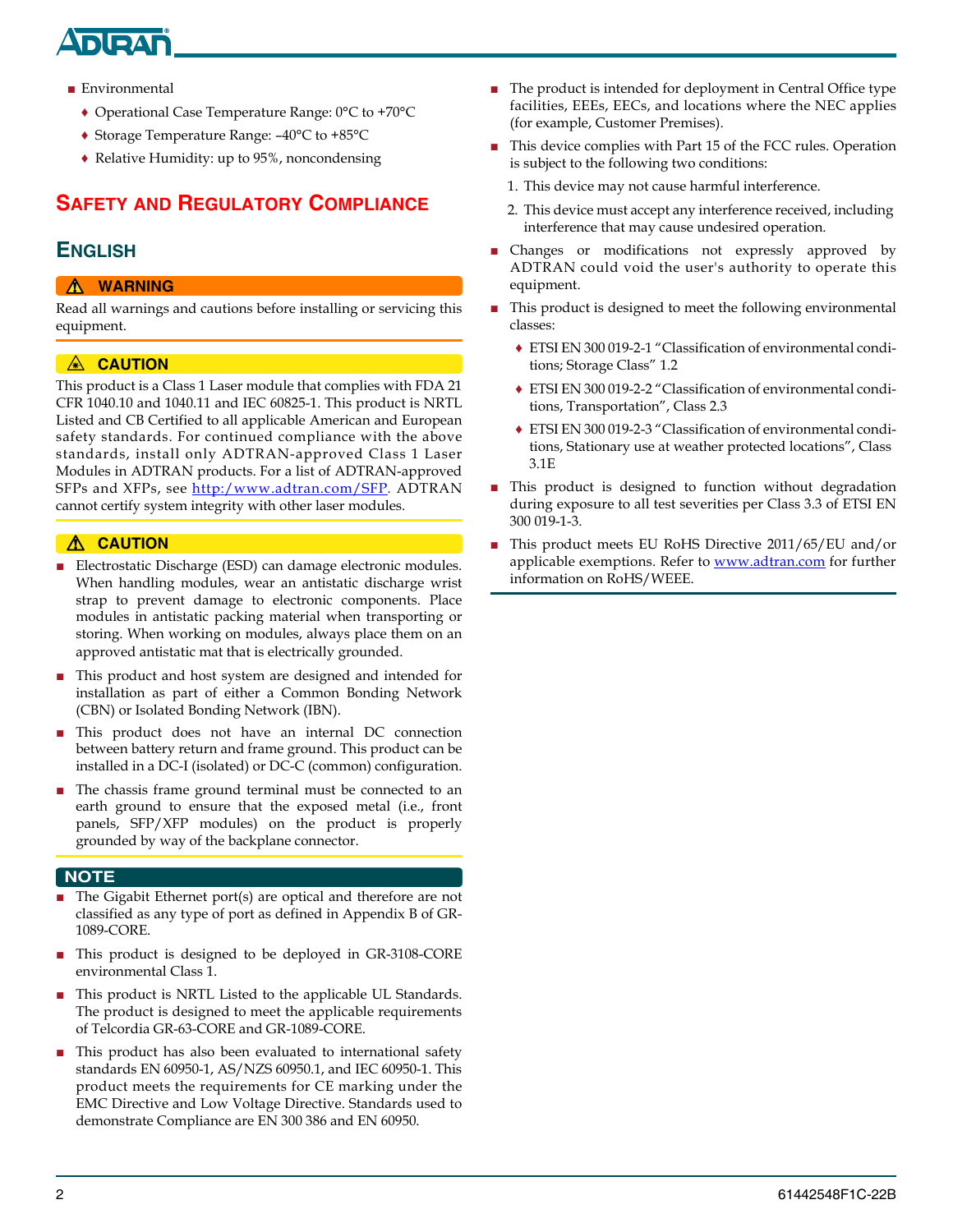

### **FRANÇAIS**

#### **A AVERTISSEMENT**

Lisez tous les avertissements et mises en garde avant l'installation de cet équipement ou la réalisation de toute opération de maintenance.

#### **A ATTENTION**

Ce produit est un module laser de classe 1 qui est conforme à la FDA 21 CFR 1040.10 et 1040.11 et IEC 60825-1. Ce produit est NRTL et Certifié CB à toutes les normes de sécurité applicables américains et européens. Pour maintenir la conformité avec les normes ci-dessus, installer des modules laser de classe 1 ne ADTRAN approuvés dans les produits d'ADTRAN. Pour une liste des SFP et XFP ADTRAN approuvés, voir http:/ www.adtran.com/SFP*.* ADTRAN ne peut certifier l'intégrité du système avec d'autres modules laser.

#### $\triangle$  ATTENTION

- L'ESD (décharge électrostatique) peut endommager les modules électroniques. Lors de la manipulation des modules, portez un bracelet de décharge antistatique pour éviter d'endommager les composants électroniques. Placez les modules dans un emballage antistatique lors du transport ou du stockage. Lorsque vous travaillez sur les modules, placezles toujours sur un tapis antistatique certifié muni d'un branchement de mise à la terre.
- La borne de terre de châssis doit être connecté à une prise de terre pour assurer que le métal exposé (tels que les panneaux avant, des modules SFP / XFP) sur le produit est correctement mis à la terre via le connecteur de fond de panier.

#### **REMARQUE**

- Ce produit a été conçu pour répondre aux normes internationales de sécurité EN 60950-1, AS / NZS 60950,1 et IEC 60950-1.
- Ce produit est conçu pour répondre aux classes environnementales suivantes:
	- ♦ ETSI EN 300 019-1-1: "Classification des conditions d'environnement; Entreposage," classe 1.2
	- ♦ ETSI EN 300 019-1-2: "Classification des conditions d'environnements; Transport," classe 2.3
	- ♦ ETSI EN 300 019-1-3: "Classification des conditions d'environnements; l'utilisation à poste fixe dans des endroits protégés contre les intempéries," classe 3.1E
- L'équipement est conçu pour fonctionner sans degradation lors des tests à tous les niveaux de sévérité, suivant les spécifications de la classe 3.3 de l'ETSI EN 300 019-1-3.
- Ce produit est conforme à la directive européenne RoHS 2011/ 65/EU et/ou aux exonérations applicables. Reportez-vous à www.adtran.com pour de plus amples renseignements sur RoHS/WEEE.

### **DEUTSCH**

#### ! **WARNUNG**

Lesen Sie sich alle Warn- und Sicherheitshinweise durch, bevor Sie dieses Gerät installieren oder warten.

#### **A VORSICHT**

Dieses Produkt ist ein Klasse 1 Laser -Modul, das mit der FDA 21 CFR 1040.10 und 1040.11 und IEC 60825-1 entspricht. Dieses Produkt wurde NRTL gelistet und CB Certified allen geltenden amerikanischen und europäischen Sicherheitsstandards. Für die ständige Einhaltung der oben genannten Normen, installieren Sie nur ADTRAN zugelassene Klasse 1 Lasermodule in ADTRAN Produkte. Eine Liste der ADTRAN zugelassene SFPs und XFPs finden Sie unter http:/www.adtran.com/SFP. ADTRAN kann nicht die Unversehrtheit des Netzes mit anderen Laser-Module zertifizieren.

#### ! **VORSICHT**

- Elektrostatische Entladung (ESD) können elektronische Baugruppen beschädigt werden. Beim Umgang mit Modulen , tragen Sie eine Antistatikarmband, um Schäden an elektronischen Bauteilen zu verhindern. Ort -Module in antistatische Verpackung, beim Transport oder Lagerung. Bei Arbeiten an Modulen immer legen Sie sie auf einer zugelassenen antistatische Unterlage, die elektrisch geerdet ist.
- Der Fahrgestellrahmen Erdanschluß muß zu einer Erde verbunden werden, um sicherzustellen, dass das freiliegende Metall (dh Frontplatten, SFP / XFP-Module) auf dem Produkt richtig über den Backplane-Anschluss geerdet ist.

#### **HINWEIS**

- Dieses Produkt wurde entwickelt, um internationalen Sicherheitsnormen EN 60950-1 erfüllen, AS / NZS 60950,1 und IEC 60950-1.
- Dieses Produkt wurde entsprechend der folgenden Umweltklassen entwickelt:
	- ♦ ETSI EN 300 019-2-1 "Klassifizierung von Umweltbedingunge"; Storage Class 1,2
	- ♦ ETSI EN 300 019-2-2", Klassifizierung von Umweltbedingungen,Transportation", der Klasse 2.3
	- ♦ ETSI EN 300 019-2-3 "Klassifizierung von Umweltbedingungen, Ortsfester Einsatz, wettergeschützten Standorten" Klasse 3.1E
- Dieses Gerät funktioniert ohne Leistungsabfall während aller für Klasse 3.3 von ETSI EN 300 019-1-3 vorgeschriebenen Belastungstests.
- Dieses Produkt erfüllt die EU RoHS Richtlinie 2011/65/EU und/oder gültige Ausnahmen. Bitte besuchen Sie www.adtran.com für ausführlichere Informationen zu RoHS/ **WEEE**